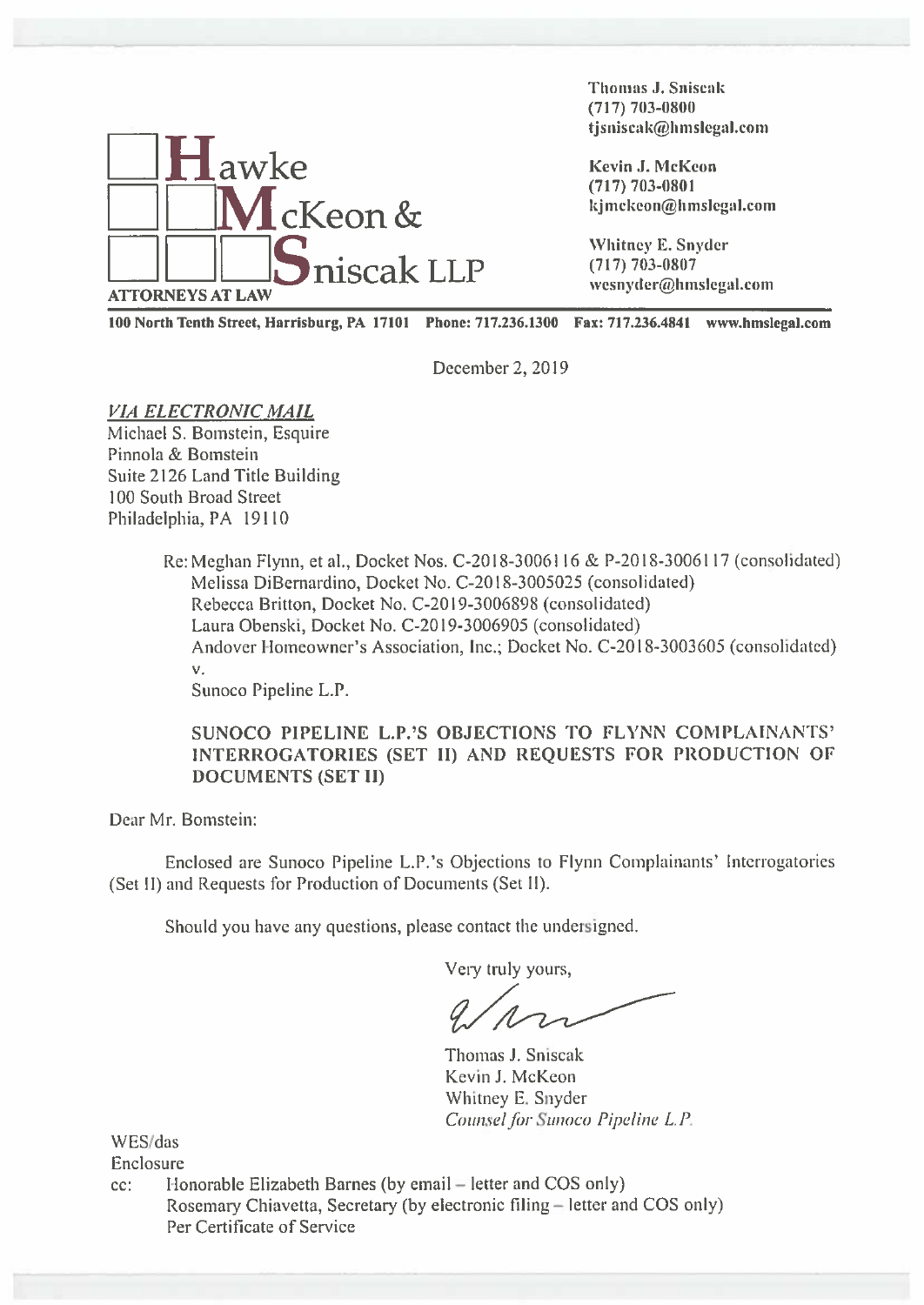## **CERTIFICATE OF SERVICE**

I hereby certify that I have this day served a true copy of the forgoing document upon the

persons listed below in accordance with the requirements of  $\S$  1.54 (relating to service by a party).

## **VIA ELECTRONIC MAIL**

Michael S. Bomstein, Esquire Pinnola & Bomstein Suite 2126 Land Title Building 100 South Broad Street Philadelphia, PA 19110 mbomstein@gmail.com

Counsel for Flynn et al. Complainants

Anthony D. Kanagy, Esquire Garrett P. Lent, Esquire Post & Schell PC 17 North Second Street, 12th Floor akanagy@postschell.com glent@postschell.com

Counsel for Intervenor Range Resources - Appalachia LLC

Erin McDowell, Esquire 3000 Town Center Blvd. Canonsburg, PA 15317 emcdowell@rangeresources.com

Counsel for Range Resources Appalachia

Rich Raiders, Esquire **Raiders Law** 606 North 5<sup>th</sup> Street Reading, PA 19601 rich@raiderslaw.com

Counsel for Andover Homeowner's Association, Inc.

Vincent M. Pompo Guy A. Donatelli, Esq. 24 East Market St., Box 565 West Chester, PA 19382-0565 vpompo@lambmcerlane.com gdonatelli@lambmcerlane.com

Counsel for Intervenors West Whiteland Township, Downingtown Area School District, Rose Tree Media School District

Leah Rotenberg, Esquire Mays, Connard & Rotenberg LLP 1235 Penn Avenue, Suite 202 Wyomissing, PA 19610 rotenberg@mcr-attorneys.com

Counsel for Intervenor Twin Valley School District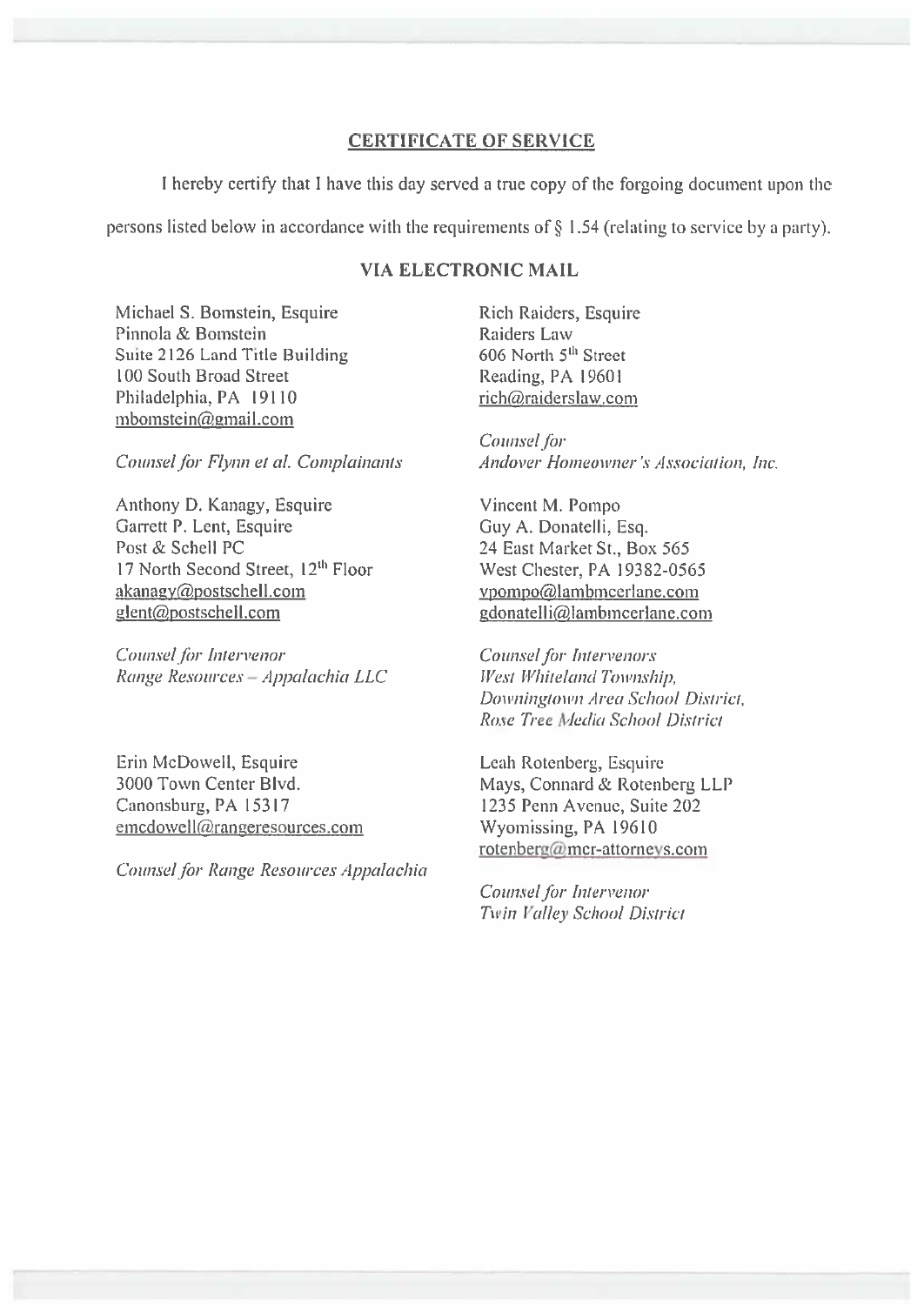Margaret A. Morris, Esquire Reger Rizzo & Darnall LLP Cira Centre, 13<sup>th</sup> Floor 2929 Arch Street Philadelphia, PA 19104 mmorris@regerlaw.com

**Counsel for Intervenors East Goshen Township and County of Chester** Mark L. Freed Joanna Waldron Curtin & Heefner LP 2005 S. Easton Road, Suite 100 Doylestown, PA 18901 mlf@curtinheefner.com jaw@curtinheefner.com

Counsel for Intervenor Uwchlan Township

**Josh Maxwell** Mayor of Downingtown 4 W. Lancaster Avenue Downingtown, PA 19335 jmaxwell@downingtown.org

Pro se Intervenor

James C. Dalton, Esquire Unruh Turner Burke & Frees P.O. Box 515 West Chester, PA 19381-0515 jdalton@utbf.com

Counsel for West Chester Area School District, Chester County, Pennsylvania Virginia Marcille-Kerslake 103 Shoen Road Exton, PA 19341 vkerslake@gmail.com

Pro Se Intervenor

James R. Flandreau Paul, Flandreau & Berger, LLP 320 W. Front Street Media, PA 19063 iflandreau@pfblaw.com

Counsel for Intervenor Middletown Township

**Thomas Casev** 1113 Windsor Dr. West Chester, PA 19380 Tcaseylegal@gmail.com

Pro se Intervenor

Patricia Sons Biswanger, Esquire 217 North Monroe Street Media, PA 19063 patbiswanger@gmail.com

**Counsel for County of Delaware** 

Melissa DiBernardino 1602 Old Orchard Lane West Chester, PA 19380 lissdibernardino@gmail.com

Pro se Complainant

Joseph Otis Minott, Esquire Alexander G. Bomstein, Esquire Ernest Logan Welde, Esquire Kathryn L. Urbanowicz, Esquire Clean Air Council 135 South 19th Street, Suite 300 Philadelphia, PA 19103 Joe minott@cleanair.org abomstein@cleanair.org Iwelde@cleanair.org kurbanowicz@cleanair.org